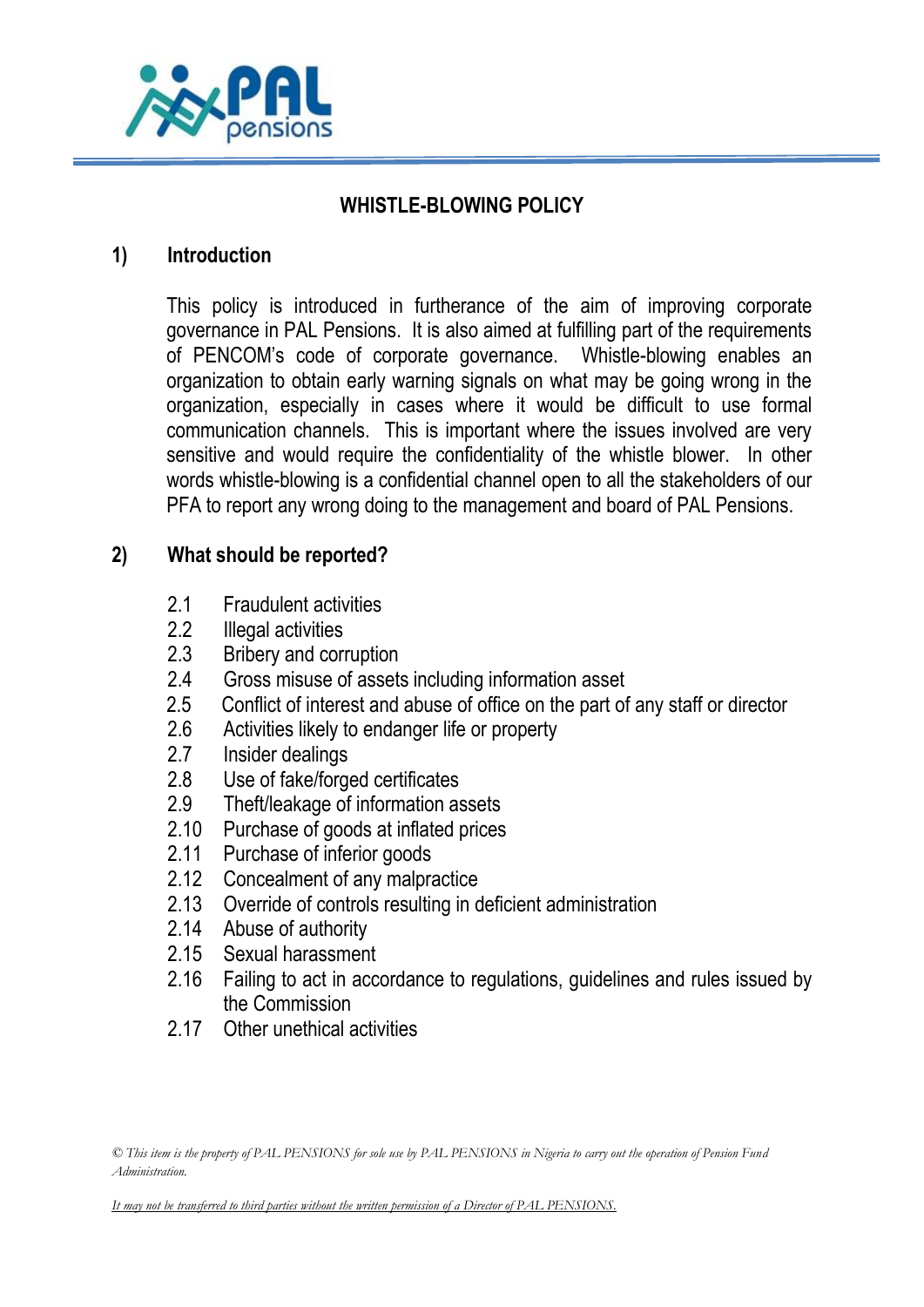

# **3) Who should report?**

- 3.1 The Compliance officer
- 3.2 Employees
- 3.3 Directors
- 3.4 Clients
- 3.5 Vendors and service providers
- 3.6 Any other person(s) that have dealings with PAL Pensions PFA /UBA PFC

# **4) Procedure for making whistle-blowing reports**

# **4.1 Whistle-blowing reports should be made using the KPMG Ethics Line. The telephone lines and email address are given below:**

- $\triangleright$  Toll free numbers for calls from MTN numbers only:
	- 0703-000-0026
	- $\bullet$  0703-000-0027
- $\triangleright$  Toll free numbers for calls from Airtel numbers only:
	- 0808-822-8888
	- $\bullet$  0708-060-1222
- $\triangleright$  Email: kpmgethicsline@ng.kpmg.com
- $\triangleright$  Breaches could also be reported through the compliance officer or directly to the Commission - PENCOM.

# **4.2 The following procedure should apply for all telephone reports.**

- **Step One**
	- Dial the hotline from any telephone of your choice
	- You may call anonymously. Even if you decide to supply your name, your identity will remain confidential and will NOT be disclosed to PAL Pensions except with your consent
	- The call operators are not employed by PAL Pensions, thus ensuring that your confidentiality is maintained at all times.

*It may not be transferred to third parties without the written permission of a Director of PAL PENSIONS.*

*<sup>©</sup> This item is the property of PAL PENSIONS for sole use by PAL PENSIONS in Nigeria to carry out the operation of Pension Fund Administration.*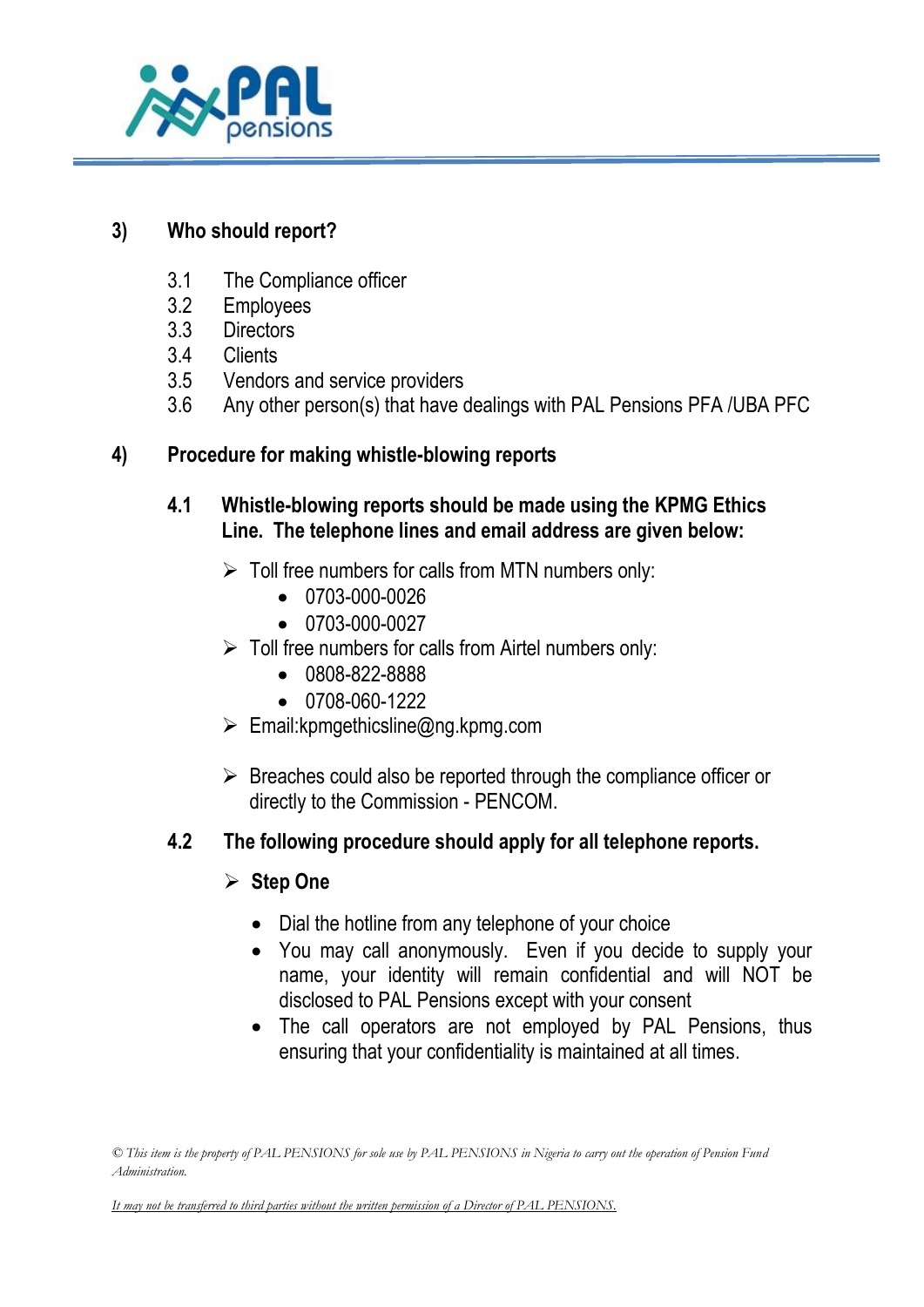

# **Step Two**

- When you call, the call operator will interview you to obtain as much information as possible
- Ensure you provide all the details
	- o Nature of the incident
	- o People involved
	- o Dates of incident
	- o Place of occurrence
	- o How the incident occurred
	- $\circ$  Any other useful information

# **Step Three**

- You will be given a reference number (PIN). Keep this confidential as you will need this number if you make a follow-up call
- You may call back for feedback on your report or to provide additional information
- KPMG Ethics Line will not call you back since it does not know your identity

# **Step Four**

- All information received is captured unto a call sheet memorandum for direct transmission to designated persons within PAL Pensions for further action.
- Calls are toll-free provided they are within the same network

# **4.3 Reports sent through e-mail address**

- $\triangleright$  You may decide to send your report through the designated email address in paragraph 4.1.
- $\triangleright$  You should also ensure that you provide all the details required in paragraph 4.2 (Step two)

*<sup>©</sup> This item is the property of PAL PENSIONS for sole use by PAL PENSIONS in Nigeria to carry out the operation of Pension Fund Administration.* 

*It may not be transferred to third parties without the written permission of a Director of PAL PENSIONS.*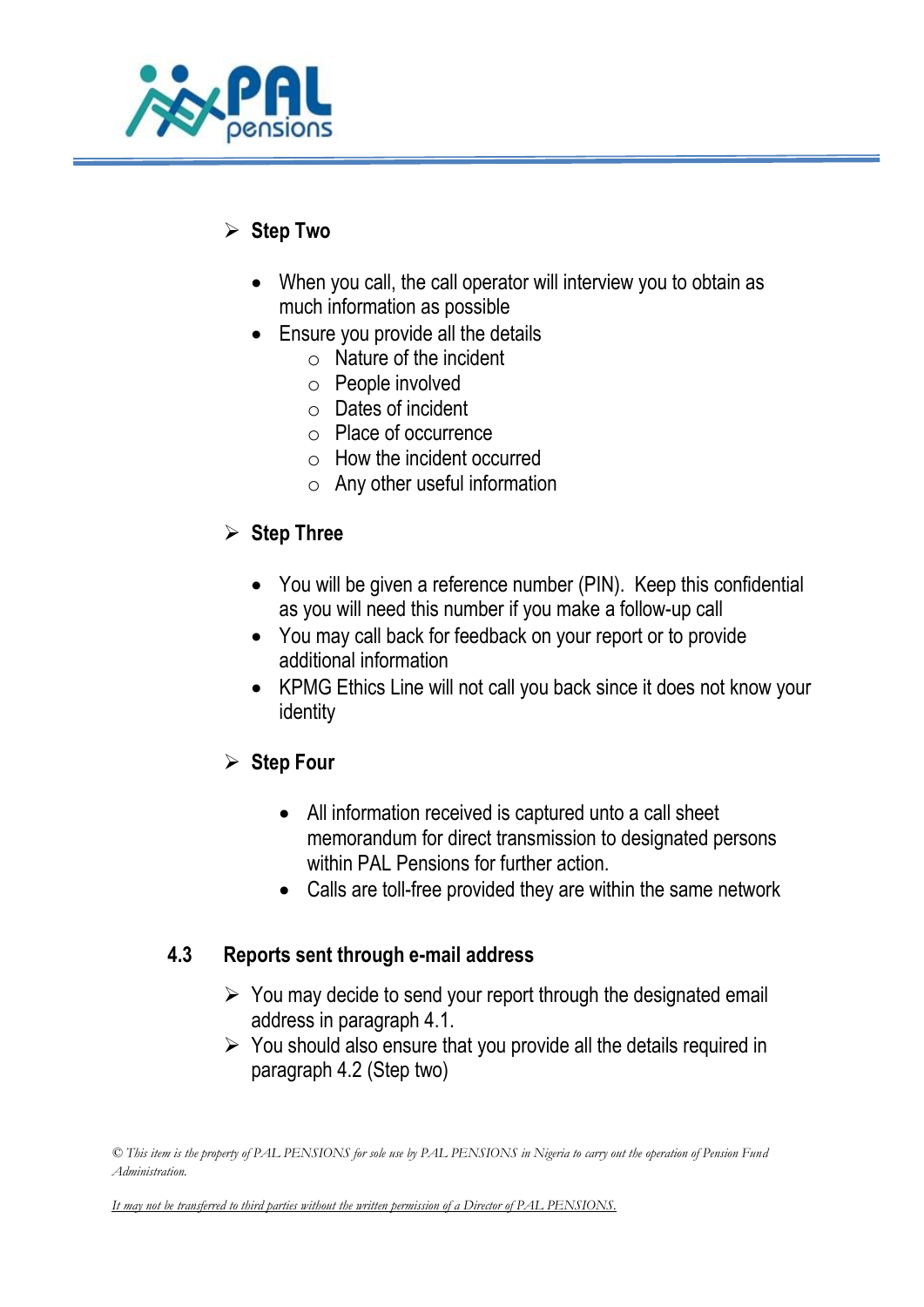

### **4.4 Feedback**

If you desire, KPMG will give you feedback if you call back (for reports via phone) or through your email address (for reports sent via email)

# **5) Protection for whistle-blower**

- $\triangleright$  Whistle-blowing is done through KPMG's Ethics Lines. KPMG is a reputable international firm.
- $\triangleright$  PAL Pensions does not have access to the whistle-blowing reports ensuring that the whistle-blower is fully protected.
- $\triangleright$  Calls are answered by trained personnel who understand the concerns of the whistle-blower and will ensure that all the relevant facts are obtained from the whistle-blower in a manner that will ensure full protection and confidentiality for the whistle blower.
- $\triangleright$  You are not required to disclose your identity. Even if you disclose your identity to KPMG, your identity will not be disclosed to PAL Pensions without your consent.
- $\triangleright$  The facilities are secure and not accessible to unauthorized persons
- $\triangleright$  PENCOM also makes provisions to protect whistle blowers in section 3.2.7 of its whistle blowing guideline. (Refer to PAL Pensions website or the Commission's website)

#### **6) Obligation of the whistle-blower**

In making whistle-blowing reports, the whistle-blower should ensure that:

- 6.1 The report is made in good faith
- 6.2 He or she has reasonable ground to believe that the report is true. The whistle-blower is encouraged to report even if he or she does not have all the relevant information.
- 6.3 He or she is not making the report for personal gain.
- 6.4 Reports should be made timely.
- 6.5 Although the whistle blower shall not be expected to prove the truth of an allegation, he/she shall need to demonstrate that there are sufficient grounds for the concern.

*© This item is the property of PAL PENSIONS for sole use by PAL PENSIONS in Nigeria to carry out the operation of Pension Fund Administration.* 

*It may not be transferred to third parties without the written permission of a Director of PAL PENSIONS.*